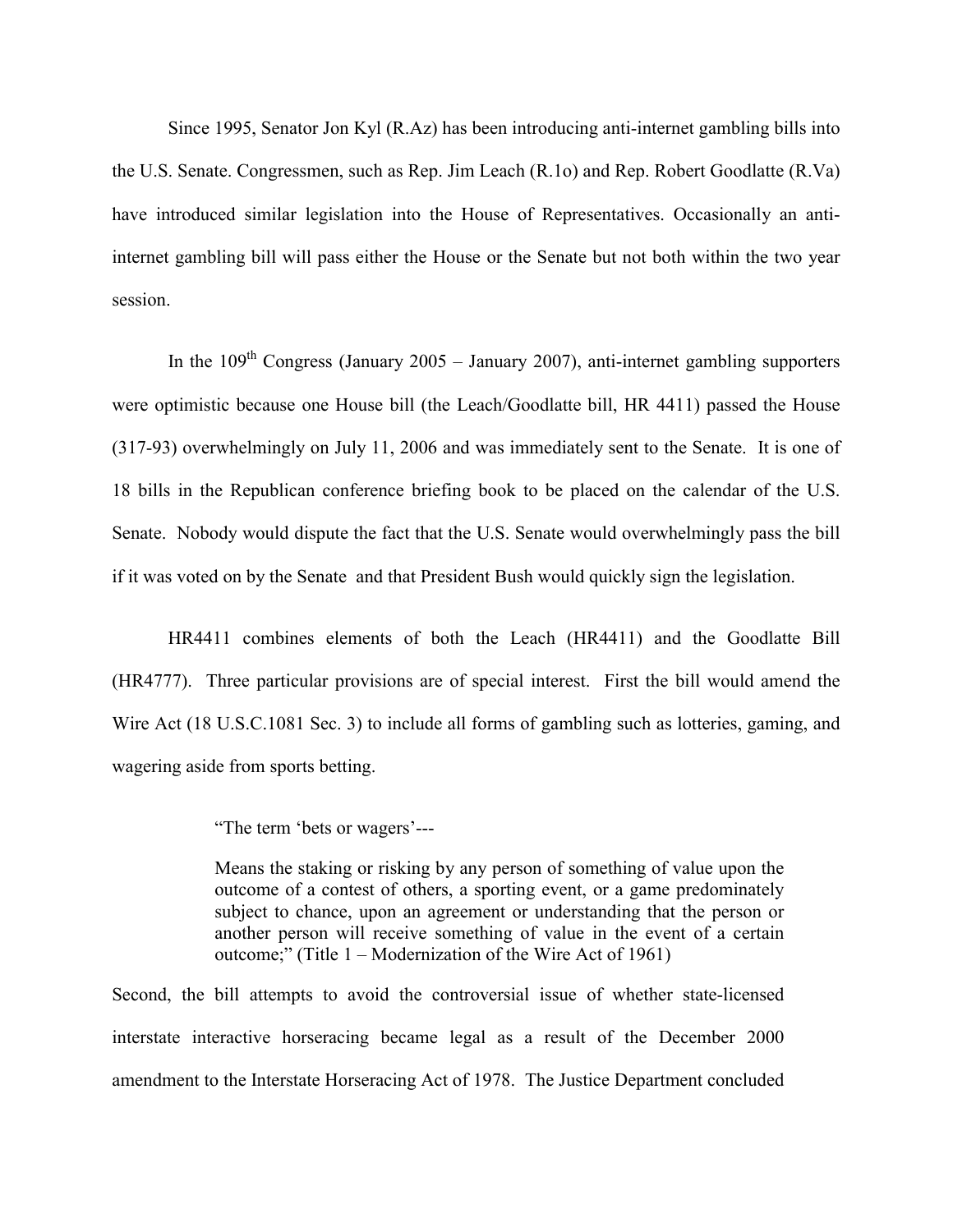the amendment did not legalize Internet online horseracing. The World Trade Organization (GATS), however, concluded this amendment violated GATS in that it legalized only U.S. interstate interactive horseracing while excluding interactive foreign licensed horseracing. The matter was resolved in an unusual provision in HR 4411 which refused to address the issue

## **Sec. 105. Rules of Construction.**

(a) Nothing in this Act may be construed to prohibit any activity that is allowed under Public Law 95-515 as amended (15 U.S.C. 3001 et seq.).

(b) Nothing in this Act may be construed to preempt State law prohibiting gambling.

## **Sec. 106. Sense of Congress.**

It is the sense of Congress that this Act does not change which activities related to horse racing may or may not be allowed under Federal Law. Section 105 is intended to address concerns that this Act could have the effect of changing the existing relationship between the Interstate Horseracing Act (15 U.S.C. 3001 et seq.), and other Federal statutes that were in effect at the time of this Act's consideration; this Act is not intended to change that relationship; and this Act is not intended to resolve any existing disagreements over how to interpret the relationship between the Interstate Horseracing Act and other Federal statutes.

Third, HR 4411 prohibits unlawful gambling businesses from accepting credit, checks,

and electronic fund transfers but not cash. (Sec. 5362). Much of the burden for enforcing the

prohibition is placed on financial transaction providers such as banks / financial institutions (Sec.

5363, Sec. 5361).

There is however serious doubt as to whether the bill will be voted on by the Senate.

First, there are only about 15 working days left in the Senate for the  $109<sup>th</sup>$  Congress. It is

doubtful whether Senate leaders would find time for this measure since it has important matters

to consider such as estate tax reform, national security measures, the issue of minimum wage and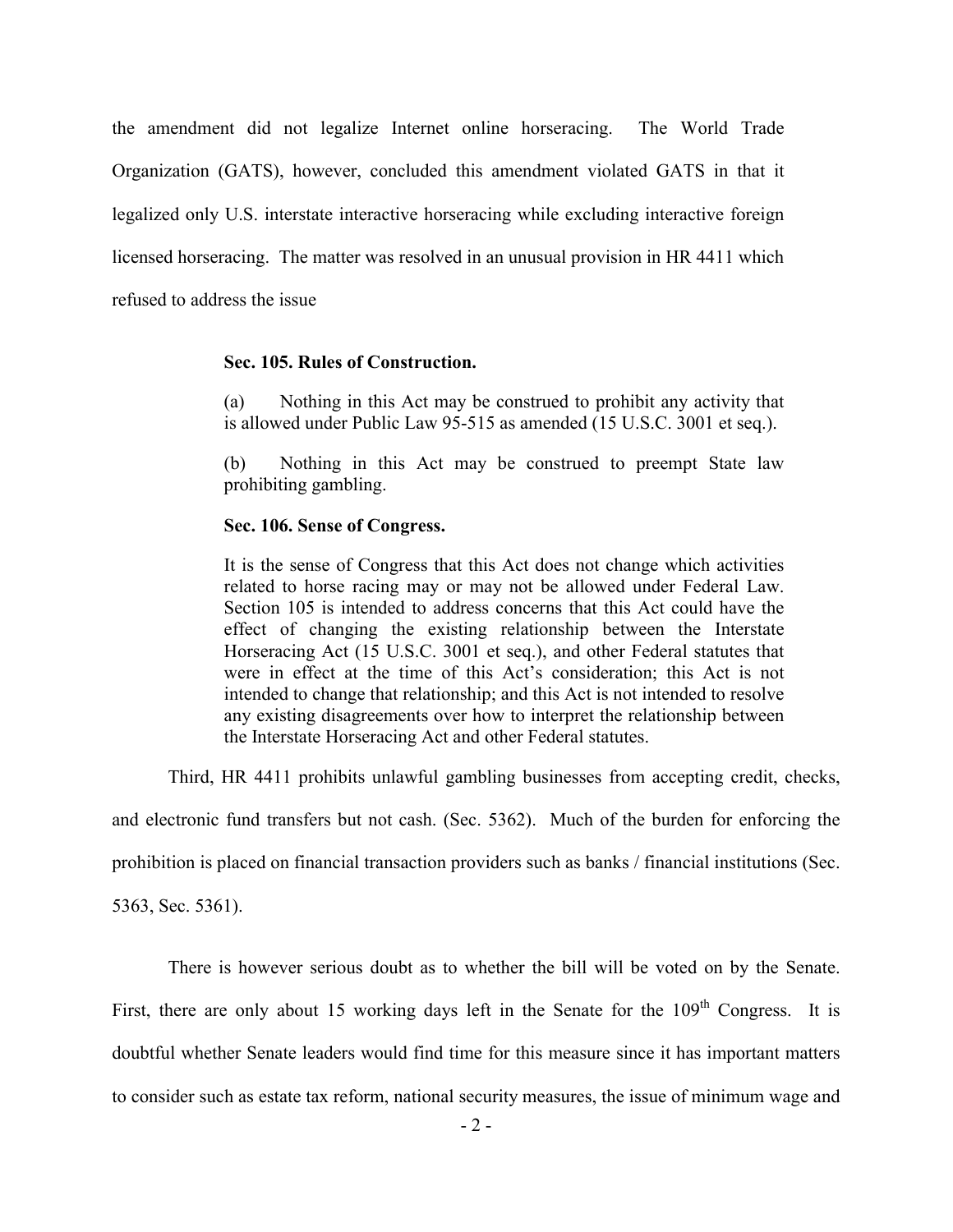defence appropriations. Senator Kyl had twice tried to attach an anti-internet gambling bill to some non-controversial measure. When these attempts failed, he chose not to introduce his bill into the Senate.

Second, even if there was time, Kyl could be stopped by a powerful Senator who could place a "hold" on the bill. In the  $108<sup>th</sup>$  Congress (January 2003 – January 2005), Senator Kyl's anti-internet gambling bill was not voted on because Sen. Harry Reid (D.Nev) did not like the exemption or carve out for interactive lotteries. At least two to six Republican Senators have placed a hold on HR 4411.

Third, various special interests have indicated opposition to the proposed legislation. The influential U.S. Chamber of Congress on July 28, 2006 in a letter to key Senators voiced its opposition to HR 4411 because it would place an undue burden on U.S. banks.

> "Our concerns with the current bills focus on the regulatory burden they could impose on financial institutions. We understand that requiring credit card companies and banks to block Internet gambling transactions that are coded as such poses no particular regulatory burden. However, we believe the bill would probably result in financial institutions being subject to regulations which would require them to scrutinize non-coded transactions as well, with substantial compliance costs."

The Independent Community Bankers of America, in a July 28, 2006 letter also informed

Senators:

1. The bill would create an impossible compliance burden for "uncoded" transactions. Unlike credit card transactions, which include a code that identifies the type of business – including gambling – that is receiving payment, uncoded transactions do not provide a bank with this information. So, while it is possible to monitor and block credit card transactions, a bank cannot do this with uncoded transactions.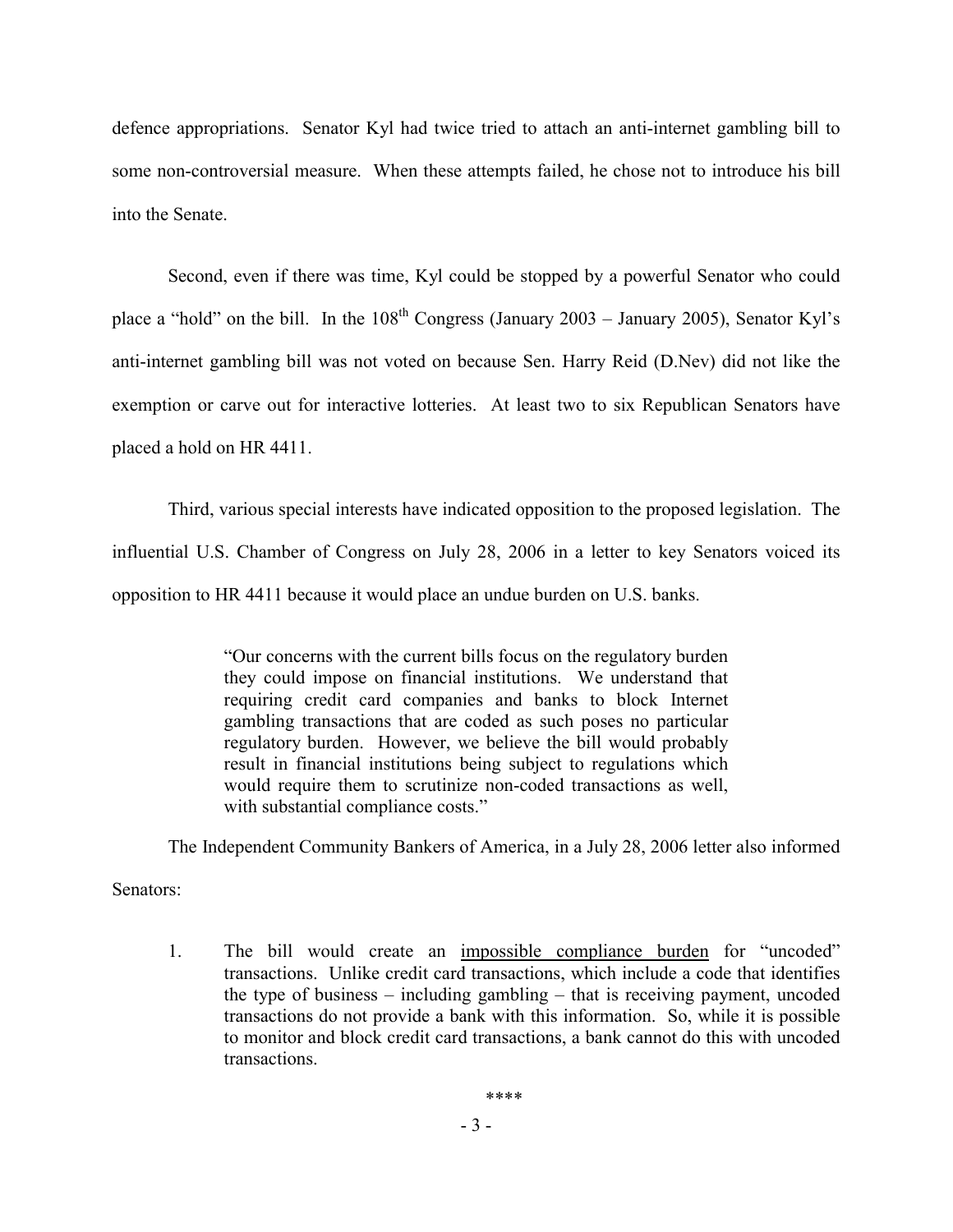2. The bill threatens to subject banks and electronic processors to potential criminal liability for pursuing their core business operations of merely processing financial transactions.

\*\*\*\*

3. The bill could subject banks to inconsistent State and National standards.

Most Senators do not care about Internet gambling. They may not want, however, to antagonize the influential Chamber of Commerce and Community Banks of America. At least two other influential Republican Senators have indicated opposition as a result of the aforementioned letters.

Fourth, influential and respected newspapers expressed concern about anti-internet gambling bills, The Providence Journal editorial (August 3, 2006) headline stated "House Bets Badly on Bill" and concluded "the House bill is ridiculous, and the Senate should deep six it." The Chicago Sun Times (July 19, 2006) headline editorial stated "Ban on Online Gambling isn't Net Gain for Anyone." It opposed the Bill" because " it's unnecessary government intrusion." The Los Angeles Times editorial (June 9, 2006) stated:

> "Congress should be clarifying the law in the opposite direction. Legalizing online **gambling** and regulating the industry – as Britain has done  $-$  is the best way to toughen protections against **gambling** by minors, identify problem gamblers and ensure that online sites are more scrupulous than the back-alley bookie. Wouldn't it be preferable to have bettors deal with the sports book at Caesars Palace or the MGM Grand – heavily regulated Las Vegas casinos that are part of publicly traded companies – rather than with some fly-by-night offshore player?

Fifth, the bill might not be supported by the powerful horseracing industry. The bill deliberately avoids taking a stand on the December 2000 Amendment to the Interstate Horseracing Act of 1978. Publicly the National Thoroughbred Racing Association strongly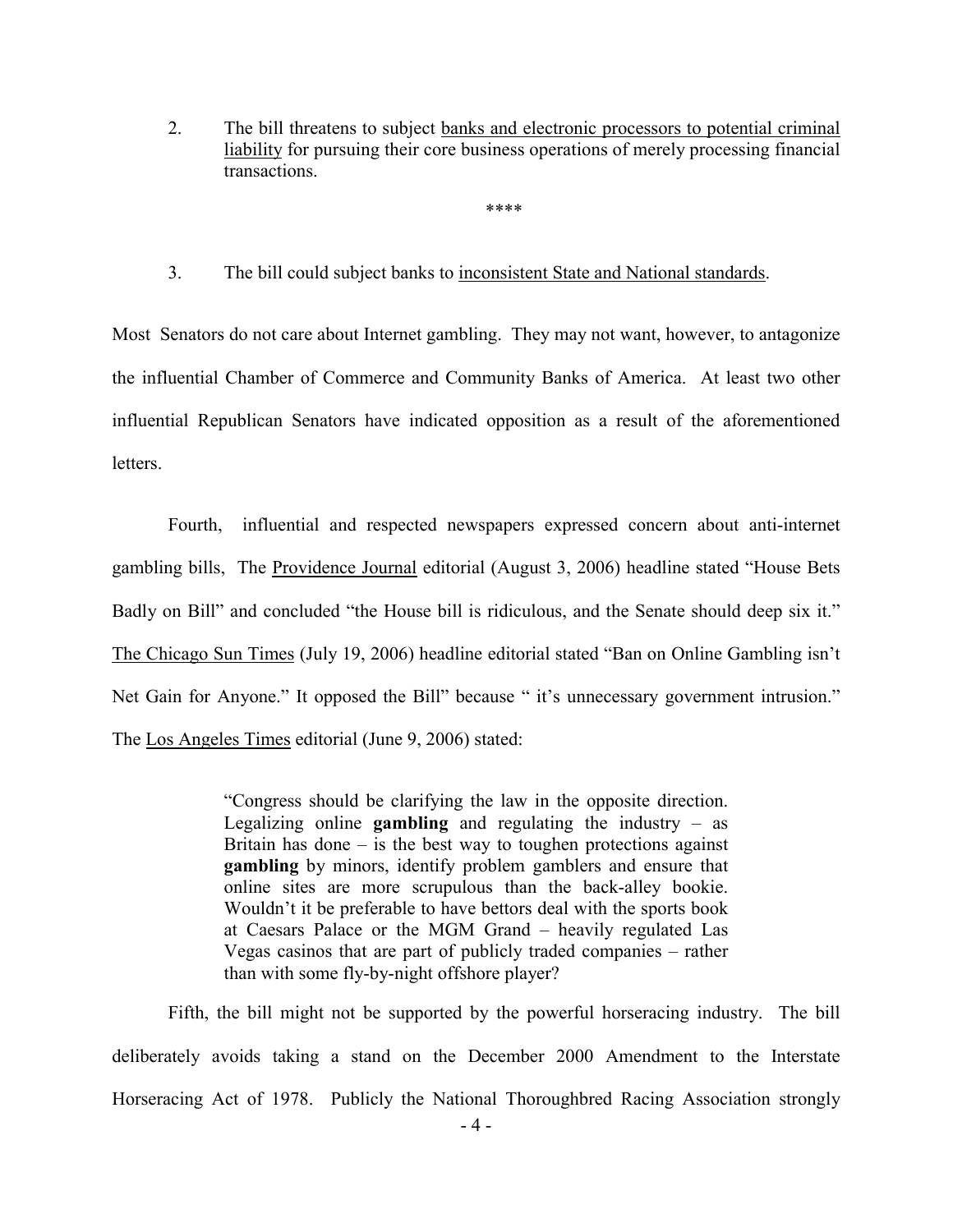supported the bill because it believed the language preserved an exemption for interstate interactive horseracing. A reading of HR 4411 might interpret the bill as being of no assistance to the horseracing industry because of the language that takes no position on the 2000 Amendment. According to Reuters, July 20, 2006, "the horse racing industry has some concerns" with the bill.

Sixth, the recent arrest of David Carruthers and the virtual implosion of BetOnSports as a result of the U.S. Justice Department indictments, issued on June 1, 2006 and unsealed on July 17, 2006 may convince Senators that no new legislation is necessary The Justice Department has not been supportive or enthusiastic about anti-internet gambling legislation, primarily because of a fear that the bills might actually expand Internet gambling given the potential recognition of an exemption for state licensed interactive interstate horseracing. Bruce Ohr of the Justice Department testified on April 5, 2006 about Justice's concerns about an expansion of gambling resulting from the bill.

> "The Department of Justice also has some drafting concerns with the legislation, including several of the definitions slated to be added to Section 1081. For example, since the definition of the term "bet or wager" requires that the activity be "predominately subject to chance," we are concerned whether this definition is sufficient to cover card games, such as poker..."(emphasis added)

As a result of the Carruthers/BetOnSports indictment, it could be argued that no new legislation is needed. Bodog, which accepts sports bets from the U.S., cancelled its July "Marketing "2006 Conference which was to take place in Las Vegas. Playtech, an Internet gaming software company, decided to focus on Europe and Asia and not the U.S. Fidelity an American fund- management group unloaded its Internet gaming stocks. The British-based Gala Coral announced on July 21, 2006 it had blocked all U.S. customers from its sites.